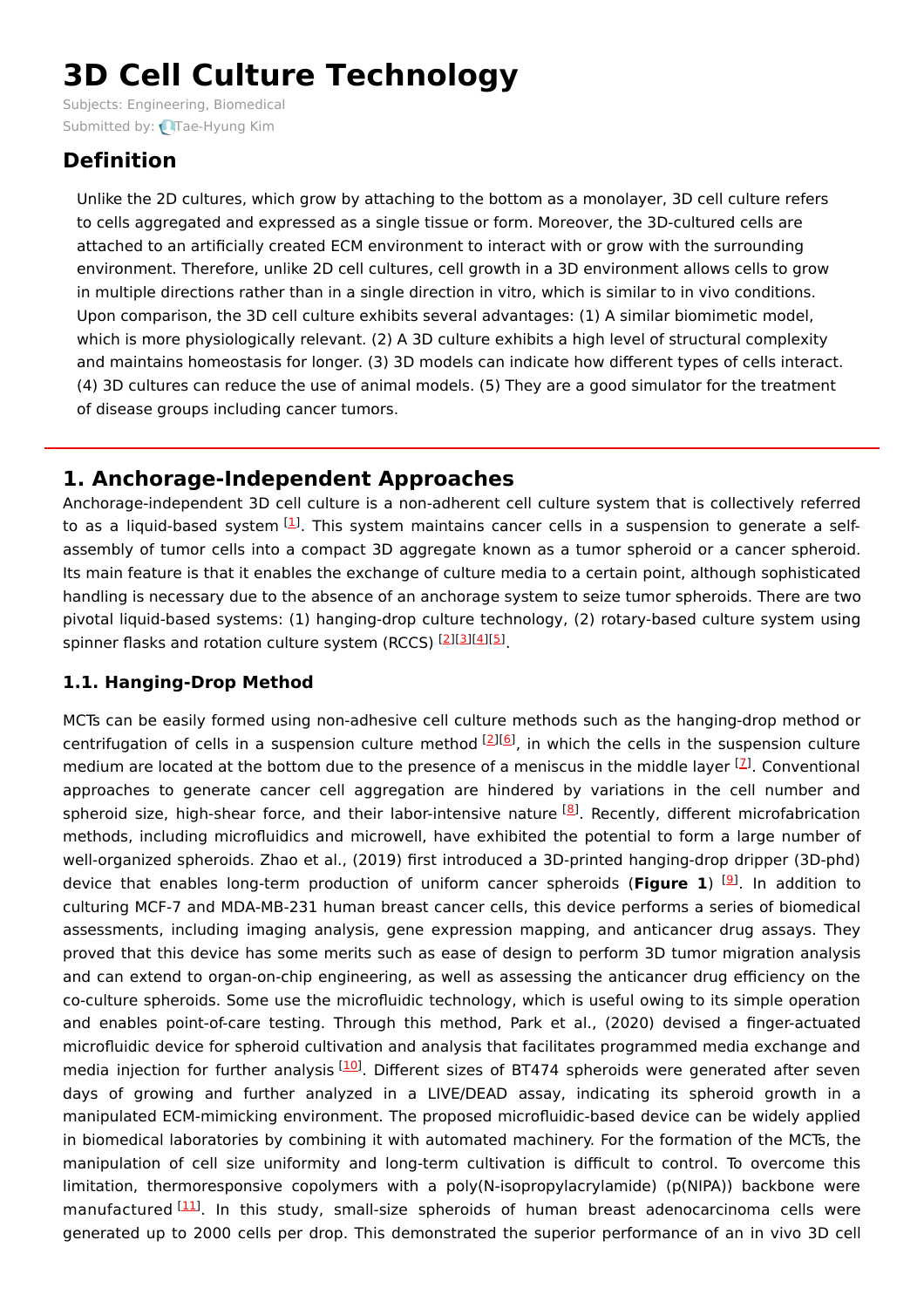culture system. Through an immunofluorescence assay with the LIVE/DEAD analysis, these spheroids exhibited suitable drug penetration, making it a proper model for future drug-screening platforms. Hanging-drop is a conventional technology and has some limitations: (1) drops may fall off by mistake and (2) large amount of cells cannot be contained in one drop  $[12]$  $[12]$ .



**Figure 1.** (**A**) Designing 3D-printed hanging-drop derivatives to investigate multicellular tumor spheroids. The device was printed for cancer spheroid formation on a 96/384 culture plate. Different types of assays are performed: drug screening, 3D metastasis, spheroid transendothelial migration, and spheroids merge/interactions. (**B**) Characterization of different cell lines cultured over two days with varying ratios. Reprinted with permission from <sup>[\[9](#page-3-8)]</sup>. Copyright 2019, Springer Nature.

#### **1.2. Rotary Cell Culture System**

The rotary cell culture system (RCCS) is a typical 3D cell culture system that involves both suspension and anchorage-independent cells. It is designed as a bioreactor system to simultaneously incorporate the ability to culture multiple types of cells with low turbulence and high mass transfer of nutrients. Jiang et al., (2019) investigated human MDA-MB-231 breast cancer cells in the RCCS to examine microgravity on the ultrastructure [[13](#page-3-12)]. They aimed to determine the changes in the apoptosis, ultrastructure, and cycle progression for seven days. Through this trial, they pioneered new mechanisms and methods for preventing cancer cell metastasis and provided a deeper understanding of the treatment of malignant tumors. Recently, the RCCS bioreactor has been widely accepted as a microgravity simulation device. In one study, Chen et al., (2020) manipulated human HGC-27 gastric cancer cells cultured in an RCCS bioreactor system by simulating weightlessness<sup>[\[14\]](#page-3-13)</sup>. Under this system, the effects of simulated microgravity (SMG) on the RCCS bioreactor were examined using liquid chromatography-mass spectrometry. Through this trial, the RCCS proved the importance of SMG, which has a major impact on lipid metabolism in cancer proliferation. This might be a novel target for treating gastric cancer disease. The RCCS enables uniform size and morphology of the spheroids. However, if the rotational speed is too high, the shear force becomes strong, which can affect the physiological response of the cells  $^{[15]}$  $^{[15]}$  $^{[15]}$ .

## **2. Anchorage-Independent Approaches**

Mimicking the tumor microenvironment in culturing 3D cancer spheroids is the foremost consideration for guiding a successful 3D cell culture technology. Some studies utilize biomaterials to confine and attach cells three-dimensionally, such as encapsulating cells in hydrogels or growing cells in scaffolds [[16](#page-3-15)][\[17\]](#page-4-0)[[18](#page-4-1)][\[19\]](#page-4-2). Biomaterials are widely designed to facilitate cell adhesion, differentiation, and proliferation. They may comprise natural polymers, such as gelation, alginate, hyaluronic acid (HA), chitosan, and collagen or synthetic polymers, such as polycaprolactone (PCL), poly-L-lactic acid, poly (ethylene glycol)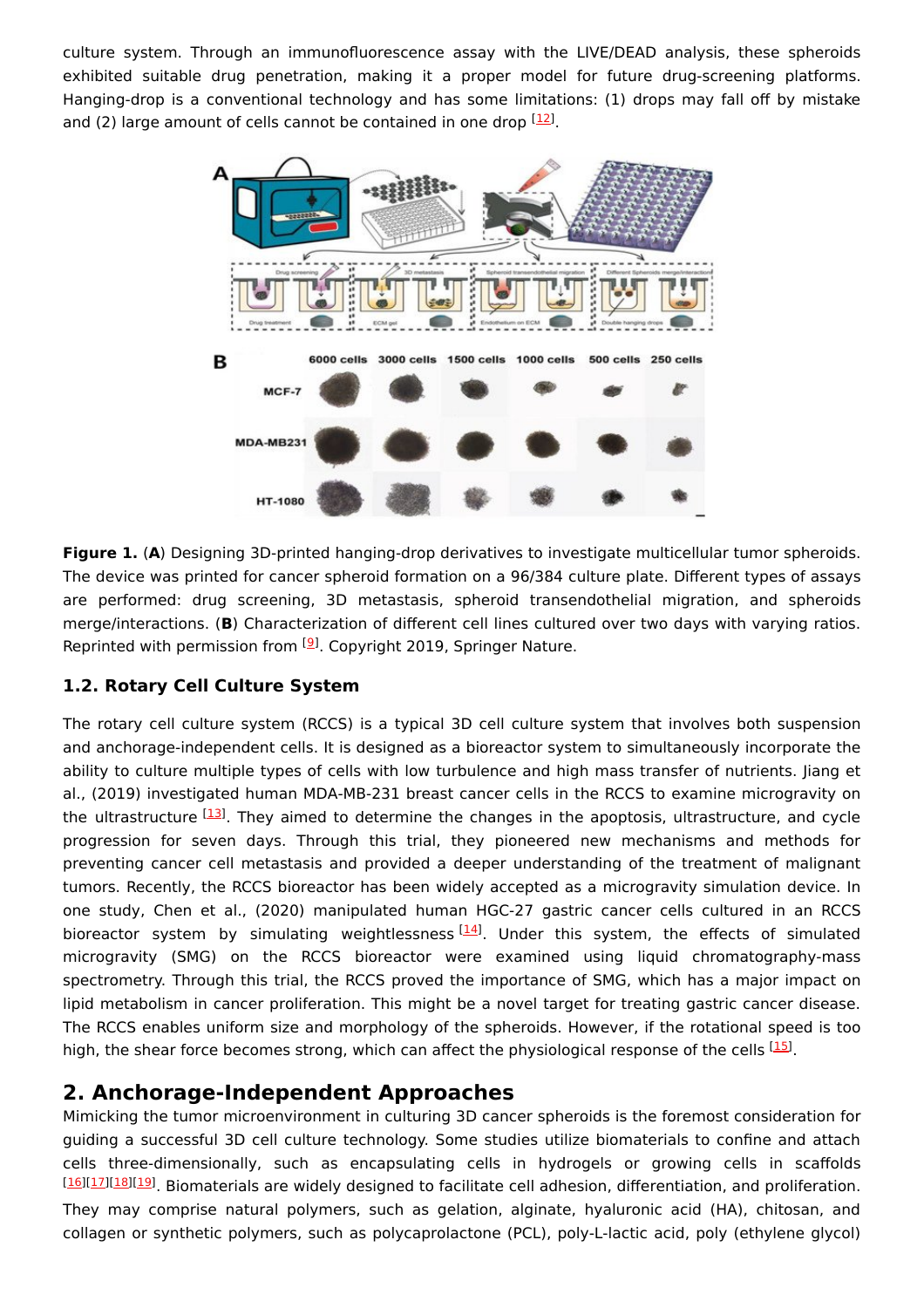(PEG), polydimethylsiloxane (PMDS), and poly (lactic acid-co-caprolactone). A liquid mixture of the ECM can also be added directly to the culture media or numerous other ECM coating protocols can be employed to aid cell adhesion and stabilize cell aggregation to from 3D spheroids <sup>[\[20](#page-4-3)]</sup>.

#### **2.1. Porous Scaffold**

A porous scaffold exhibits the following characteristics: porosity, pore size, morphology, which influences nutrient uptake for cell proliferation<sup>[\[21](#page-4-4)][\[22](#page-4-5)][\[23](#page-4-6)][\[24](#page-4-7)]</sup>. It has been widely accepted as a biodegradable polymer-based scaffold in tissue engineering; therefore, it needs to exhibit mechanical strength and flexibility <sup>[\[25](#page-4-8)]</sup>. Zhang et al., (2019) proposed a scaffold-based 3D cell culture system exploiting conductive polymer <sup>[[26\]](#page-4-9)</sup>. The importance of incorporating electroconductive material lies in its capability to sense electrochemical signals in a 3D cancer spheroid in a promising biocompatible polymer-based scaffold. A 3D porous PDMS scaffold was utilized to provide a favorable environment for a 3D cell culture. Then, a 3D PCP/Pt scaffold and PDMS scaffold were fabricated that exhibited stability and effectiveness in the 3D cell culture and tissue engineering. These scaffolds performed reactive oxygen species (ROS) monitoring of cancer cells, indicating great promise for future biomedical research. Different applications of the porous scaffold have been reported, which involved incorporating aerogel films and through pattering technology. Or et al., (2019) exhibited aerogel films with covalently cross-linked cellulose nanocrystals (CNCs) of designated dimensions and internal porous structures (Figure 2A) <sup>[[27](#page-4-10)]</sup>. The usage of aerogel films has some merits in accelerating diffusion and reaction kinetics as a highly efficient catalyst matrix. Optimization of aerogel thickness and micropatterning were performed, and confocal imaging of human prostate cancer epithelial (PC3) cells showed its biocompatibility. In this work, they demonstrated an aerogel-based porous scaffold for a successful 3D cell culture technology.



**Figure 2.** (**A**) Cross-sectional SEM images of the fabricated aerogel composite films with its porous 3D scaffolds. (**B**) FE-SEM microscopy of silk fibroin (SF)/rice paper (RP) composites with different concentrations indicating fibrous scaffolds. (**C**) Bright-field images of DU 145, MCF-7, A549, and MDA-MB-231 stained with H&E (red) in SF scaffolds. Reprinted with permission from <sup>[[27](#page-4-10)]</sup>. Copyright 2019, American Chemical Society; Reprinted with permission from <sup>[\[28\]](#page-4-11)</sup>. Copyright 2020, American Chemical Society.

## **2.2. Fibrous Scaffold**

Fibrous type scaffolds are an attractive biomaterial in tissue engineering owing to their ECM-mimicking structures, such as fibrous proteins, that exist in a native ECM [[29\]](#page-4-12)[[30\]](#page-4-13). Depending on the cell type, the fibrous scaffold can be manipulated to fabricate a suitable TME through physical attachments. In its universal application, fiber-based scaffolds can be fabricated into composite/hybrid scaffolds, microfluidic-based fibrous scaffolds, nanofibrous structures, or electrospun fibrous scaffolds [[31](#page-4-14)][\[32\]](#page-4-15). Fu et al., (2020) developed silk fibroin (SF) scaffolds derived from silkworms in a fibrous protein in a cocoon. In this study, SF-coated rice paper (RP) was fabricated, and it was prepared through a one-step dip-coating protocol (Figure 3B,C) <sup>[[28](#page-4-11)]</sup>. To prove its biocompatibility, human breast, lung, and liver cancer cells were cultured on this platform, successfully demonstrating spheroid formation. To confirm its cell viability assessment, MTT assay and cell staining were performed, each demonstrating its potential for large-scale clinical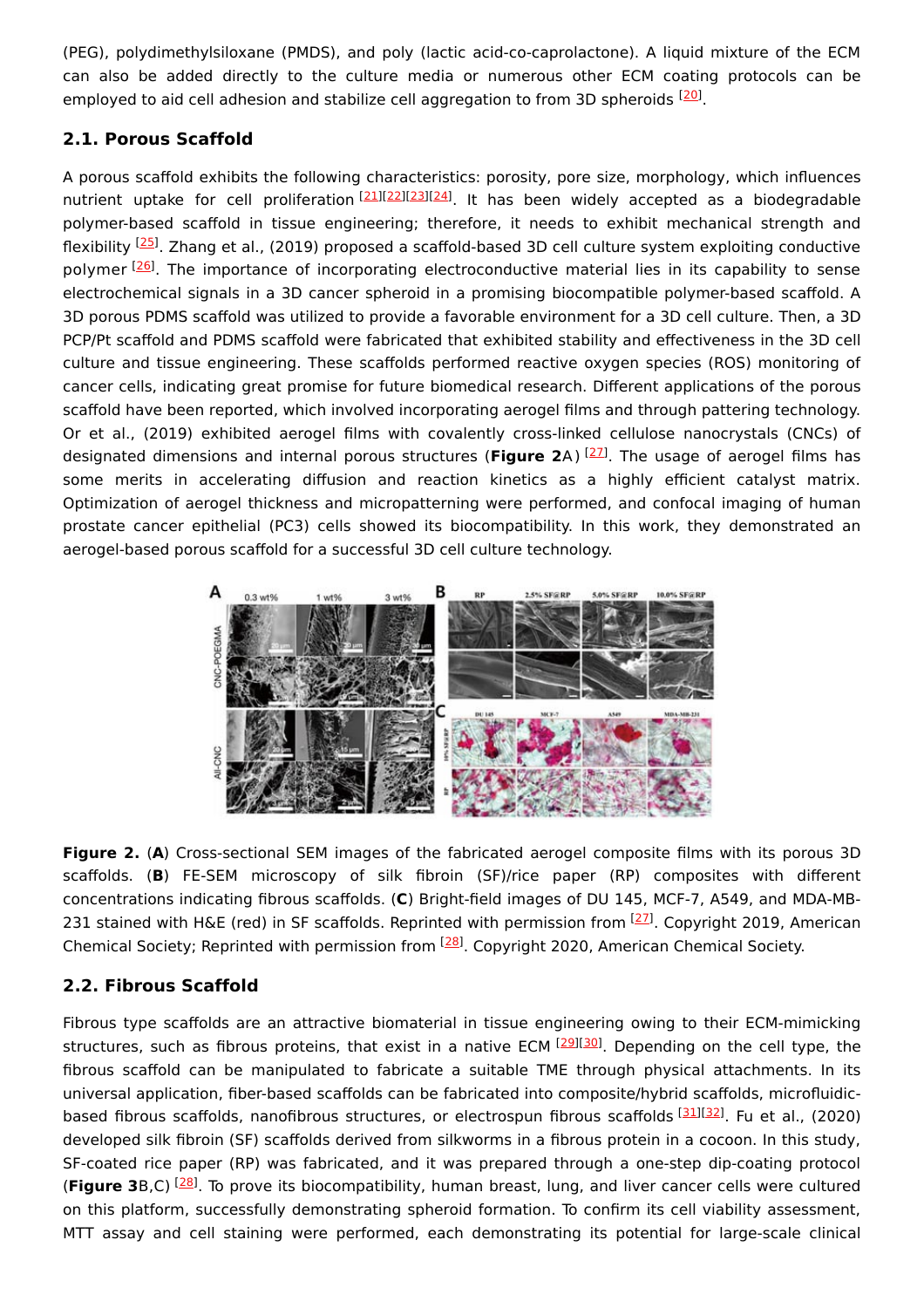application. Drug sensitivity was also investigated.

#### **2.3. Gel-Based Scaffolds**

Gel-based scaffolds can be modeled directly into an unstructured molded tissue. However, their stability is weak; therefore, they can be used with tissues under load such as bones. Biomaterials for gel-type 3D cell culture are derived from natural and artificially modified materials [\[33](#page-4-16)]. Since gels allow independent control of matrix and ECM functionalization, Ashworth et al., (2020) demonstrated a self-assembling peptide gel for designing the 3D cell culture <sup>[\[34\]](#page-4-17)</sup>. By controlling stiffness through peptide concentration and pH condition, the peptide gel was fully utilized with further experiments on culturing breast cancer. An analysis of the results obtained through immunofluorescence staining and quantitative reverse transcription polymerase chain reaction (qRT-PCR) indicated that the peptide gel can be used to model the progression of breast cancer, independent of the matrix microenvironment regulation. Some researchers reported a self-assembling peptide, bQ13, that can be useful for obtaining the 3D culture of prostate cancer cells <a>[[35\]](#page-4-18)</a>. These self-assembled peptides have been known to help stabilize 3D culture and provide a user-defined matrix that can be tailored with different experimental conditions [\[36](#page-4-19)]. Investigation of the rheological properties of the peptides proved its maintenance in an ungelled state at a basic pH. Additional examinations of cell encapsulation and survival through immunostaining showed a well-organized, non-polarized morphology within the prostate spheroids, indicating an attractive scaffold for further modification. Hence, hydrogel scaffolds allow minimal damage to the spheroids and facilitate transport of nutrients and water as compared to other porous and fibrous scaffolds.

#### **References**

- <span id="page-3-0"></span>1. Ham, S.L.; Joshi, R.; Thakuri, P.S.; Tavana, H. Liquid-based three-dimensional tumor models for cancer research and drug discovery. Exp. Biol. Med. 2016, 241, 939–954.
- <span id="page-3-1"></span>2. Kelm, J.M.; Timmins, N.E.; Brown, C.J.; Fussenegger, M.; Nielsen, L.K. Method for generation of homogeneous multicellular tumor spheroids applicable to a wide variety of cell types. Biotechnol. Bioeng. 2003, 83, 173–180.
- <span id="page-3-2"></span>3. Mitteregger, R.; Vogt, G.; Rossmanith, E.; Falkenhagen, D. Rotary cell culture system (RCCS): A new method for cultivating hepatocytes on microcarriers. Int. J. Artif. Organs 1999, 22, 816–822.
- <span id="page-3-3"></span>4. Foty, R. A simple hanging drop cell culture protocol for generation of 3D spheroids. J. Vis. Exp. 2011, 2720.
- <span id="page-3-4"></span>5. Tung, Y.-C.; Hsiao, A.Y.; Allen, S.G.; Torisawa, Y.-S.; Ho, M.; Takayama, S. High-throughput 3D spheroid culture and drug testing using a 384 hanging drop array. Analyst 2011, 136, 473–478.
- <span id="page-3-5"></span>6. Ivascu, A.; Kubbies, M. Rapid generation of single-tumor spheroids for high-throughput cell function and toxicity analysis. J. Biomol. Screen. 2006, 11, 922–932.
- <span id="page-3-6"></span>7. Hsiao, A.Y.; Tung, Y.-C.; Kuo, C.-H.; Mosadegh, B.; Bedenis, R.; Pienta, K.J.; Takayama, S. Micro-ring structures stabilize microdroplets to enable long term spheroid culture in 384 hanging drop array plates. Biomed. Microdevices 2012, 14, 313–323.
- <span id="page-3-7"></span>8. Lin, R.Z.; Chang, H.Y. Recent advances in three-dimensional multicellular spheroid culture for biomedical research. Biotechnol. J. 2008, 3, 1172–1184.
- <span id="page-3-8"></span>9. Zhao, L.; Xiu, J.; Liu, Y.; Zhang, T.; Pan, W.; Zheng, X.; Zhang, X. A 3D printed hanging drop dripper for tumor spheroids analysis without recovery. Sci. Rep. 2019, 9, 1–14.
- <span id="page-3-9"></span>10. Park, J.; Kim, H.; Park, J.-K. Microfluidic channel-integrated hanging drop array chip operated by pushbuttons for spheroid culture and analysis. Analyst 2020, 145, 6974–6980.
- <span id="page-3-10"></span>11. RA, V.; Kumari, S.; Poddar, P.; Dhara, D.; Maiti, S. Poly (N-isopropylacrylamide)-Based Polymers as Additive for Rapid Generation of Spheroid via Hanging Drop Method. Macromol. Biosci. 2020, 20, 2000180.
- <span id="page-3-11"></span>12. Lv, D.; Hu, Z.; Lu, L.; Lu, H.; Xu, X. Three-dimensional cell culture: A powerful tool in tumor research and drug discovery. Oncol. Lett. 2017, 14, 6999–7010.
- <span id="page-3-12"></span>13. Jiang, N.; Chen, Z.; Li, B.; Guo, S.; Li, A.; Zhang, T.; Fu, X.; Si, S.; Cui, Y. Effects of rotary cell culture system-simulated microgravity on the ultrastructure and biological behavior of human MDA-MB-231 breast cancer cells. Precis. Radiat. Oncol. 2019, 3, 87–93.
- <span id="page-3-13"></span>14. Chen, Z.Y.; Jiang, N.; Guo, S.; Li, B.B.; Yang, J.Q.; Chai, S.B.; Yan, H.F.; Sun, P.M.; Zhang, T.; Sun, H.W. Effect of simulated microgravity on metabolism of HGC-27 gastric cancer cells. Oncol. Lett. 2020, 19, 3439–3450.
- <span id="page-3-14"></span>15. Nyberg, S.L.; Hardin, J.; Amiot, B.; Argikar, U.A.; Remmel, R.P.; Rinaldo, P. Rapid, large-scale formation of porcine hepatocyte spheroids in a novel spheroid reservoir bioartificial liver. Liver Transplant. 2005, 11, 901–910.
- <span id="page-3-15"></span>16. Fischbach, C.; Chen, R.; Matsumoto, T.; Schmelzle, T.; Brugge, J.S.; Polverini, P.J.; Mooney, D.J. Engineering tumors with